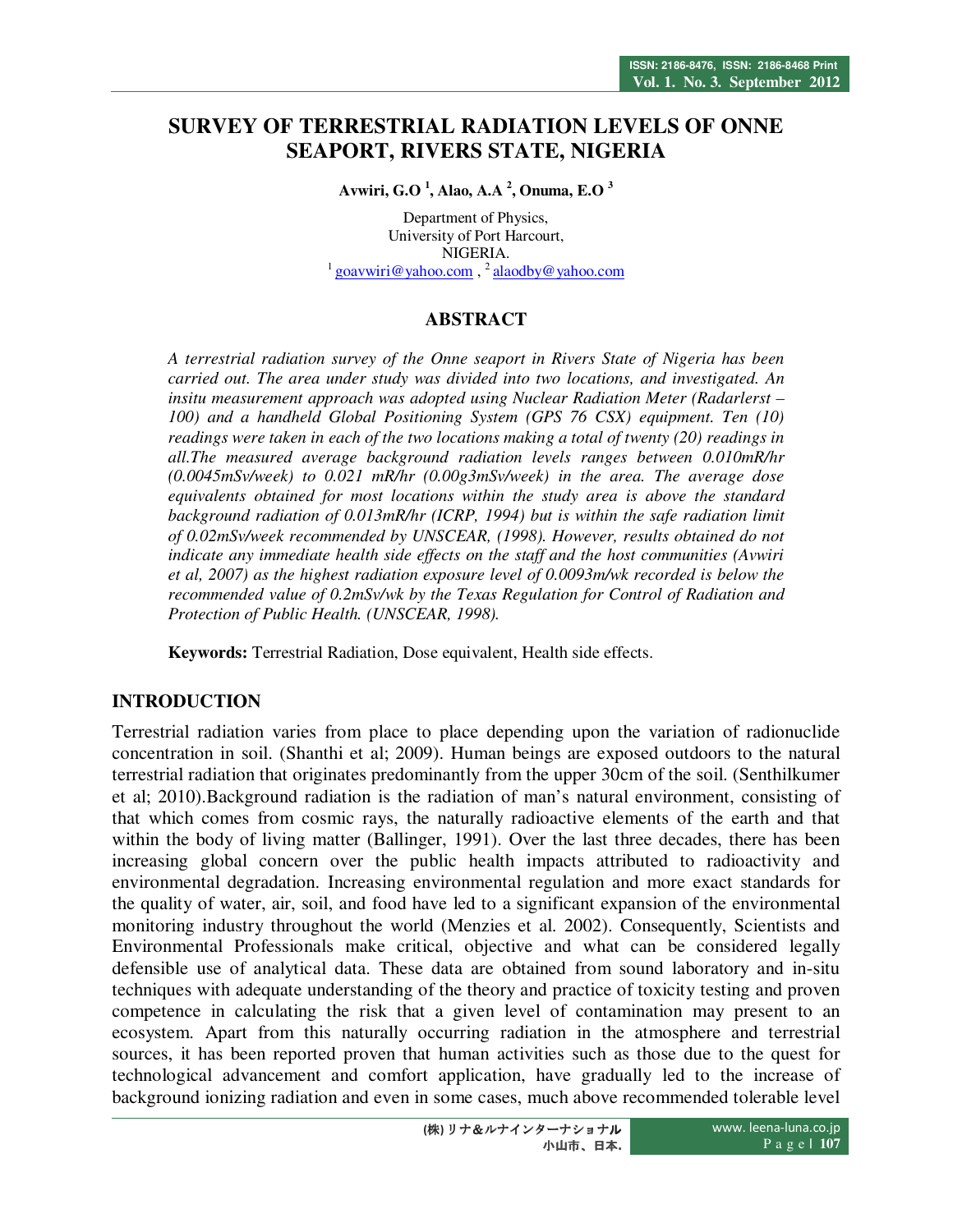(Patel, 1998). The study of these elements and other radioactive elements in the environment is essential because it provides information on health hazards of radiation exposure on both high and very low radiation environment (Ajayi et al; 1995). Some of the companies such as cement factories, pipe coating and vendoring, oil and gas industries, etc are located within our communities and these companies use raw materials that could be radioactive, harmful and dangerous to lives and the environment at large. The onne seaport is an important hub for oil and gas activities and logistics for West and Central Africa. About fifty- five (55) service boats move through the port to service 16 offshore platforms each week. All major oil and gas prospecting companies in the country have their presence in onne Seaport and this lay credence to the study of the background ionization radiation level of the seaport operated by the Nigerian Ports Authority (NPA).

#### **STUDY AREA**

Onne seaport, located in Onne Town, Port Harcourt is situated along Bonny Estuary on Ogu creek which is about 25 kilometers South of Port Harcourt, Rivers State of Nigeria. The geographical area of the port spans between NAFCON (now NOTORE) Jetty and Bonny Island at Latitude  $4^0$   $4^1$ , 6" and longitude  $7^0$   $g<sup>1</sup>$  4g" E. it spans across three local Government Areas of Rivers State – Eleme, Ogu- Bolo and Bonny respectively (fig.1.1) there are two major terminal facilities – the Federal Ocean Terminal (F0T) and the Federal Lighter Terminal (FLT). The FLT has a total quay length of 1,670 meters with the following operation companies – Addax, Total EPNL, ITS Drilling Services, Tenaris, Titan Tubulars, Delta Environmental, Pipe Coaters, Total Premier, Cameroon valve, Saipem etc. the activities of these companies vary from oil servicing, drilling and waste management services, pipe vendoring, pipe coating etc. and the materials used in operation could contain some radiation. Emitting substance on the other land, the FOT has a total quay length of 750metres with three berths out of the original design of six berths to boost logistics support for the LNG (Liquidfied Natural Gas) and other deep offshore explorations.



Fig. 1.1 Map of Study Area

www.ajsc.leena-luna.co.jp **108** | P a g e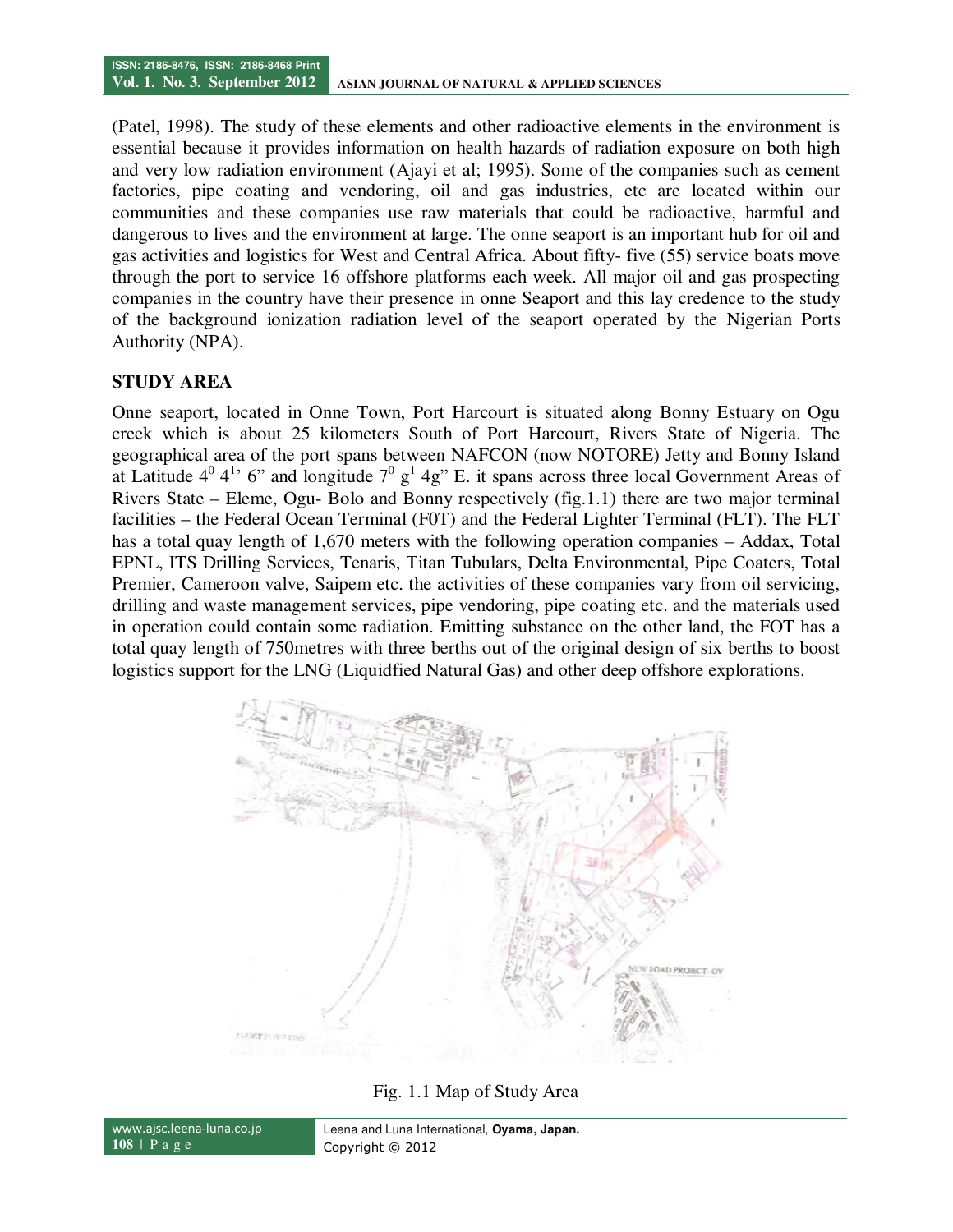The berths are Intel's berth 4, 5 and 6 where bulk cargo/ container operations from mining and petrochemical industries within the Niger Delta region and its bordering communities are received. Other companies situated at FOT are Atlas Cement, Adamac, Dangote Cement, Tonimas, NPA fire Service, West Atlantic shipyard, sahara, Arkleen Oil and gas, West African Container terminal.

# **LITERATURE REVIEW**

Previous researches have shown that industrial activities have the potential of raising the background ionization. in an environment. Foland et al. (1995) reported that human activities that have led to the depletion of the ozone layer increated the cosmic rays reaching the earth's surface thereby affecting the background radiation. Avwiri and Ebeniro (1998) studied the external environmental radiation in an industrial area of Rivers state. They reported an average of 0.014mR/hr of background radiation. The results indicated significant elevation from the standard background radiation of 0.013mR/hr Nwankwo and Akoshile (2005) monitored the external background radiation level in Asa Dam industrial area of Ilorin, Kwara State, Nigeria. The obtained background radiation level of the studied area was above the recommend standard external radiation level by the US Nuclear Regulation Commission (CFR, 1979). Avwiri et al; (2007) carried out terrestrial radiation survey around oil and gas facilities in

Ughelli, Nigeria and found out that though the dose equivalent is within the safe radiation limit of 0.02mSv/week recommended by UNSCEAR (1998), the radiation levels within the facilities are far above the normal background levels. Chukwocha et al; (200g) carried out the radiation monitoring facilities in some oil wells in Bayelsa and Rivers State. The computed exposure rates were found to be slightly above the standard background radiation and very much below the ICRP (1990) recommended permissible limit of radiation exposure rate. Avwiri et al. (200g) studied the occupational radiation profile oil and gas facilities during production and offproduction periods in ughelli, Nigeria. The result revealed that the background radiation levels of these areas have been affected by oil activity especially during the period of resumption of activities/operations. Although the dose equivalent is still within the safe radiation limit of 200uSv/wl. Recommended by the UNSCEAR, the radiation levels within the oil field and the immediate lost communities are far above the standard background levels.

In view of the potentially dangerous effects of high background values all effort should be geared towards reducing to minimum, all activities capable of elevating the background radiation levels of a particular environment.

# **MATERIALS AND METHODS**

An insitu approach of background radiation measurement was adopted using a digital alert nuclear radiation, monitor and a handheld Geographical positioning System (GPS) for measurement of geographical coordinates of points. For adequate coverage of the study area, ten different points' radiation levels were taken for the two partitioned locations making a total of twenty (20) readings in all. At each point of observation, three readings was taken and an average taken. The digital alert nuclear radiation monitor adopted (Radert-100) is a health and safety instrument that measures alpha. Beta, gamma and X-ray radiation. It uses a Geiger – Muieller Tube (GM) to detect radiation.The tube of the radiation monitoring meter was raised to a standard height of 1.0m above the ground (Ebong and Alagoa, 1992) with its window facing site to be measured and then vertically downward, while the GPS readings taken at that spot.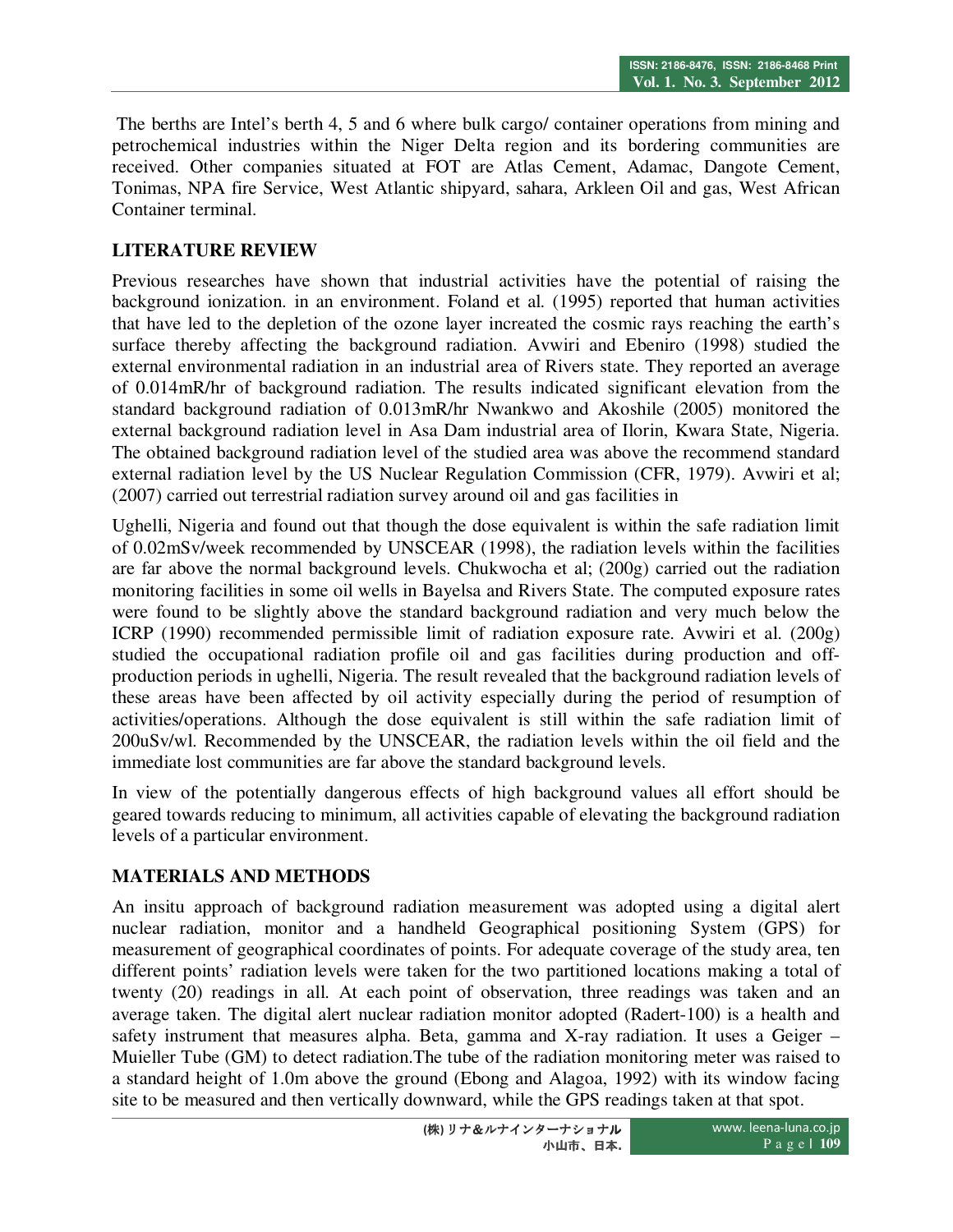The GM-tube generates a pulse of electrical current each time radiation passes through the tube and causes ionization (Avwiri et al., 2011). Each pulse is electronically detected and registered as a count. The count rate perminute was converted to milli-roentagen per hour (mRh-1) using the relation:

Count rate perminute =  $103$ mR/hr-1 X Q.F

Where Q.F is the quality factor, which is unity.

The dose equivalents in milli-sieverts per week were obtained using the relation.

 $mR/hr = 0.445mSv/week.$ 

# **DATA PRESENTATION**

The readings obtained from the two partitioned stations- the Federal Llighter Terminal (FLT) and the Federal Ocean Terminal (FOT) are presented in tables 1 and 2. Tables 3 shows the exposure rate determined for the twenty (20) locations within the study area. Figure 1 shows result of FLT compared with standard background radiation and figure 2 shows results of FOT compared with standard background radiation of the study area.

| S/N            | Location's                                | Geographical<br>coordinates                     | <b>Radiation Rate in counts per minute</b> |                  |     |         |  |
|----------------|-------------------------------------------|-------------------------------------------------|--------------------------------------------|------------------|-----|---------|--|
|                |                                           |                                                 | $\mathbf{1}$                               | $\boldsymbol{2}$ | 3   | Average |  |
| $\mathbf{1}$   | NPA Administrative<br><b>Block</b>        | No4 <sup>0</sup> 4152.7<br>$Eoo7^0 10' 24.5''$  | 107                                        | 110              | 105 | 107     |  |
| $\overline{2}$ | Delta Environmental and<br>Logistics Ltd. | $No4042$ ', 51.8"<br>E o7 10' 14.1"             | 142                                        | 145              | 147 | 145     |  |
| 3              | Pipe Coaters Nig Ltd                      | No4 <sup>0</sup> 42' 07.3"<br>Eo7 09' 59.8"     | 160                                        | 180              | 156 | 165     |  |
| $\overline{4}$ | African Petroleum (AP)                    | No4 <sup>0</sup> 42'25.0"<br>Eo7 09' 55.9"      | 137                                        | 137              | 139 | 138     |  |
| 5              | <b>Total Premier Service</b><br>Nig. Ltd  | No4 <sup>0</sup> 41'47.7'<br>$Eo7^0 10' 16.4"$  | 132                                        | 140              | 133 | 135     |  |
| 6              | <b>Titan Tubular</b>                      | $No4^{0}41'54.3"$<br>$Eo7^0$ 10' 15.9"          | 147                                        | 146              | 148 | 147     |  |
| 7              | Tenaris                                   | $No4^{0}42'11.6"$<br>$E07^0$ 10' 9.8"           | 146                                        | 146              | 150 | 147     |  |
| 8              | <b>ITS</b> Drilling services              | No4 <sup>0</sup> 42' 04.8'<br>$E07^0$ 10' 16.7" | 169                                        | 170              | 166 | 168     |  |
| 9              | <b>Total EPNL</b>                         | $No4^{0}$ 41' 50.1"<br>$E07^0$ 10' 04.2"        | 137                                        | 138              | 140 | 138     |  |
| 10             | Addax Petroleum                           | No4 <sup>0</sup> 41'55.9"<br>$Eo7^0 10' 05.8''$ | 127                                        | 129              | 130 | 129     |  |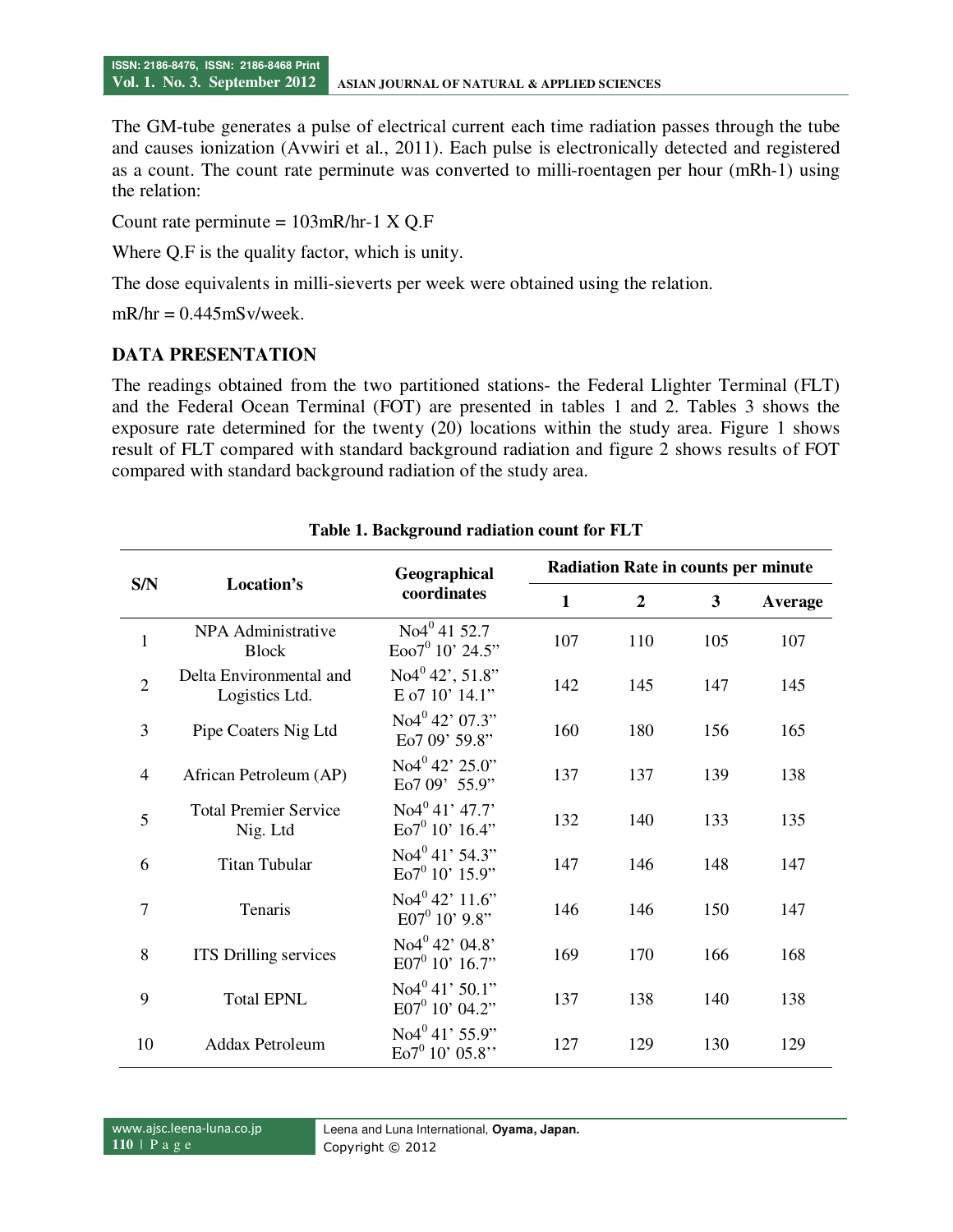| S/N            | Location's                                               | Geographical<br>coordinates                      | <b>Radiation Rate in counts per minute</b> |                  |     |         |  |
|----------------|----------------------------------------------------------|--------------------------------------------------|--------------------------------------------|------------------|-----|---------|--|
|                |                                                          |                                                  | $\mathbf{1}$                               | $\boldsymbol{2}$ | 3   | Average |  |
| $\mathbf{1}$   | <b>Atlas Cement</b>                                      | $No4^{0}$ 41' 56.7"<br>Eo7 09' 38.6"             | 127                                        | 129              | 130 | 129     |  |
| $\overline{2}$ | Adamac                                                   | $No4^0 42$ ', 6.8"<br>E o7 09' .13.7"            | 136                                        | 140              | 136 | 137     |  |
| 3              | Dangote Cement                                           | No4 <sup>0</sup> 41 36.8"<br>$Eo7^0$ 09' 20.5"   | 98                                         | 100              | 96  | 98      |  |
| $\overline{4}$ | NPA fire Service                                         | No4 <sup>0</sup> 41'21.9"<br>$Eo7^0$ 09' 14.9"   | 105                                        | 111              | 102 | 106     |  |
| 5              | Tonimas                                                  | $No4^{0}41'2.6''$<br>$Eo7^0$ 09' 8.1             | 110                                        | 116              | 101 | 109     |  |
| 6              | Intel's Berth 4                                          | No <sup>40</sup> 41' 33.6"<br>$Eo7^0 09' 15.9''$ | 206                                        | 208              | 217 | 210     |  |
| $\overline{7}$ | West African Atlentic<br>Shipyard (WAS)                  | $No4^{0}41'40.5"$<br>$Eo7^0$ 09' 17.9"           | 130                                        | 180              | 110 | 140     |  |
| 8              | Sahara /PWSL                                             | No4 <sup>0</sup> 4111.4"<br>$Eo7^0$ 09' 6.2"     | 133                                        | 134              | 138 | 135     |  |
| 9              | Arkleen oil & Gas ltd                                    | No4 <sup>0</sup> 417.1"<br>$Eo7^0$ 09 22.1"      | 132                                        | 133              | 136 | 134     |  |
| 10             | <b>WACT</b> (West African<br><b>Container Terminal</b> ) | $No4^{0}$ 40' 31.0"<br>$Eo7^0$ 09' 2.9"          | 139                                        | 142              | 136 | 139     |  |

#### **Table 2. Background of radiation count for FOT**

# **RESULT OF FLT COMPARE WITH STANDARD BACKGROUND RADIATION OF STUDY AREA**



# **Figure 1: A bar Chart of Count for FLT**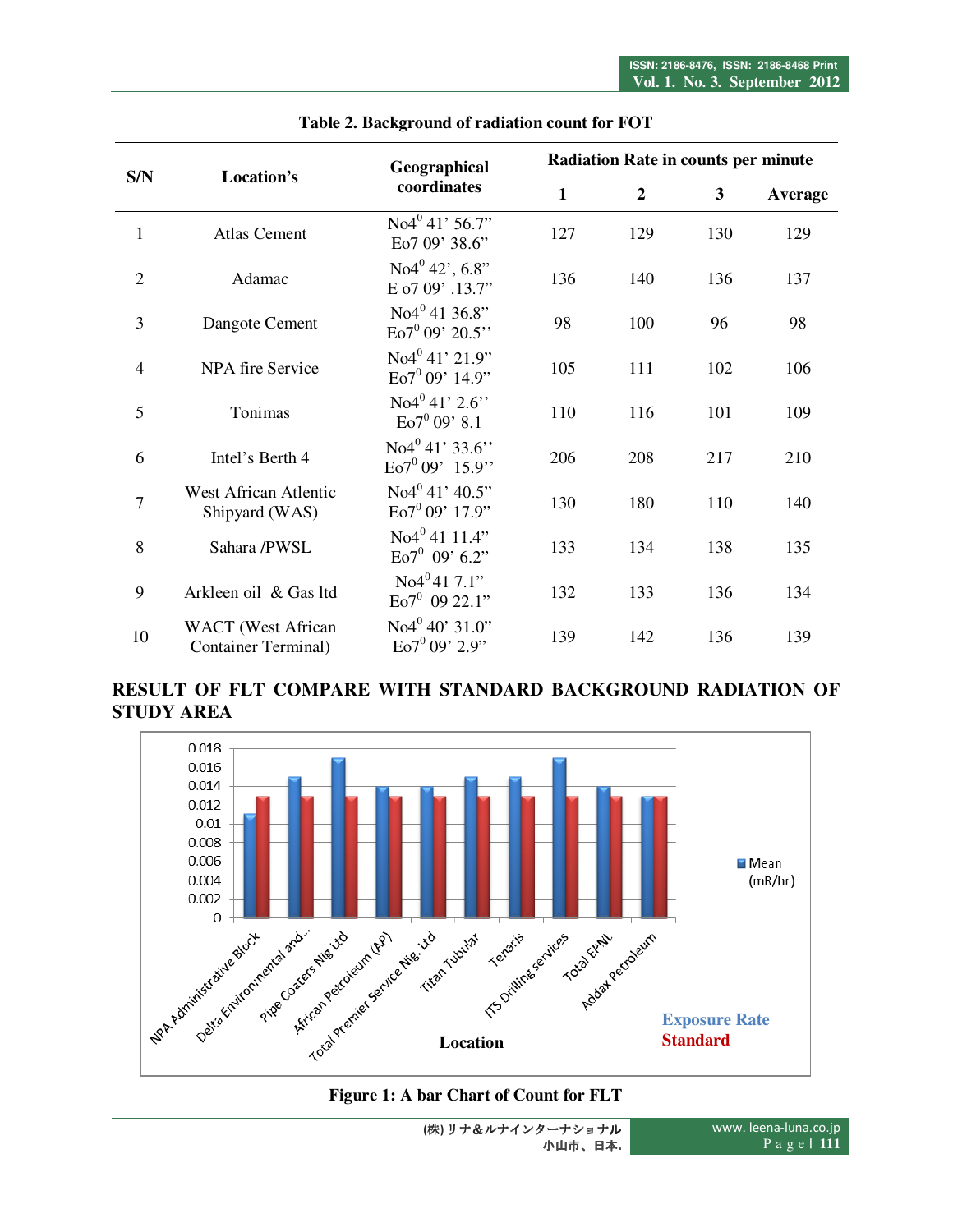

**Figure 2. A bar Chart of Count for FLT** 

## **DISCUSSION**

A survey of terrestrial radiation levels of Onne seaport in Rivers State of Nigeria has been conducted using an insitu method. The results obtained are presented in Tables 1 and 2. The analysis of the results showing the exposure rate and the dose equivalent of the twenty locations in the two portioned major stations are presented in Tables 2 and 3. The results when compared with the standard value of the background ionization radiation level are shown in figures 1 and 2. Table 3 shows a t-test distribution of all the locations indicating that there is no significant difference between the mean exposure rates of the study area to that of the standard background ionization radiation level. Intel's Berth 4 recorded the highest radiation levels of 0.021mR/hr while the least radiation. Levels of 0.010mR/hr were recorded at Dangote Cement Company. The increase in the high value gotten in Intel's Berth 4 can be attributed to the activities going on in the site. Since the port is a gateway through which most companies in Port Harcourt, Aba and South- south receive their raw materials, processing materials and machineries; there could be a buildup of radiation in the environment. On the other hand, the low value obtained at Dangote Cement Company could be attributed to the fact that the company was not in cement production during the time of this study. Its value is much less compared with what was obtained by Avwiri, (2005) when the company was producing. The levels obtained for Atlas Cement also less compared with that of Avwiri, (2005) in his study on the determination of the radionuclide levels in soil and water around cement companies in Port Harcourt..Furthermore, the levels recorded by ITS drilling services limited and Pipe Coaters Nig. Ltd are slightly higher than others. This could be attributed to the fact that the drilling processes used to extract oil from the earth often generate radioactive waste i.e. produced water, drilling mud, sludge, or evaporated ponds and pits containing concentrations of Naturally Occurring Radioactive Material (NORM). it can also concentrate in the mineral scales that form in pipes (pipe scale) storage tanks or other extraction equipment. Also, in heat induced form of coating applied by pipe coaters involves the use of induction coil for heating up the pipes before application of the coating material (fusion bonded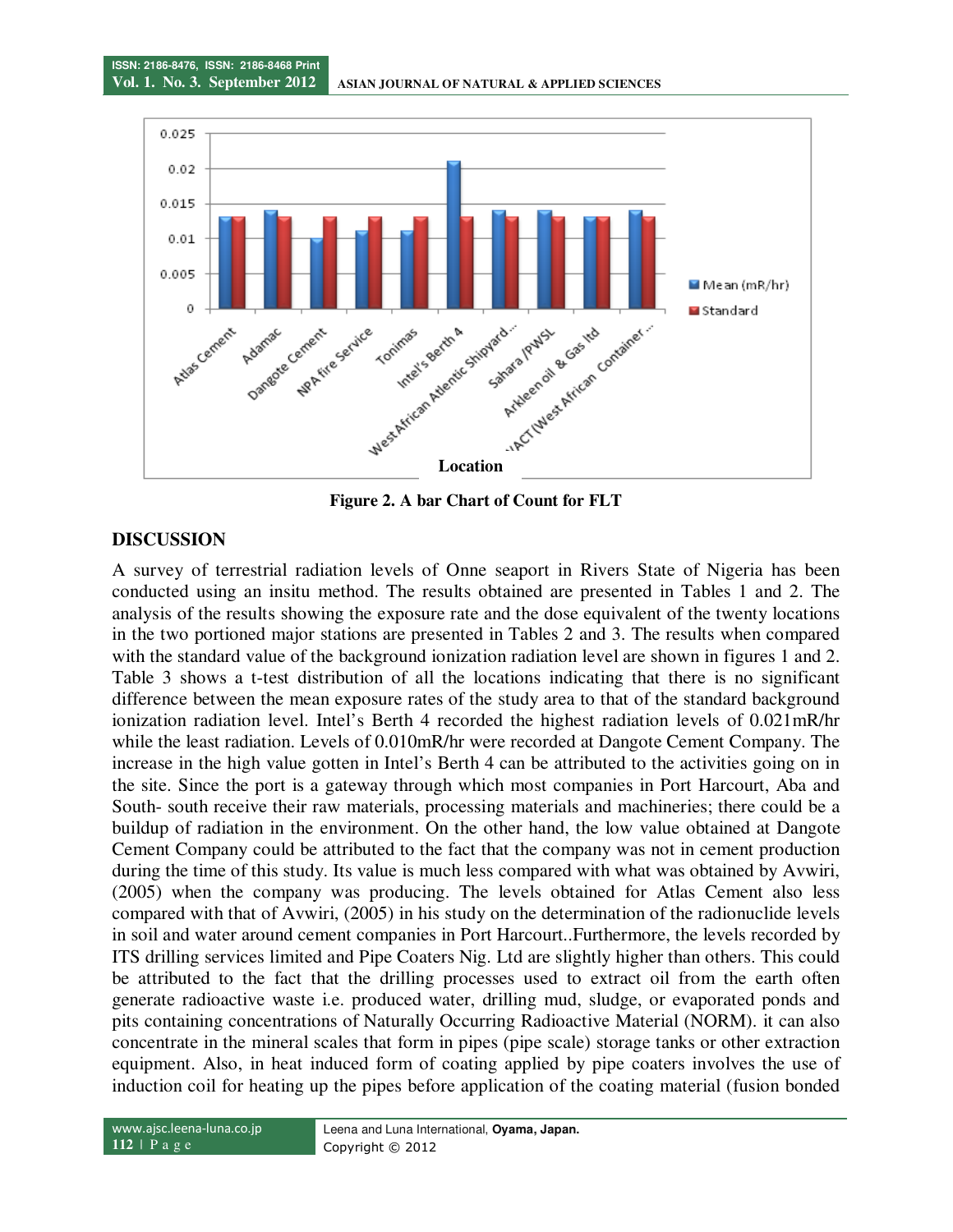epoxy). This electrodynamics induction energy though non- radioactive but emits some radioactive losses.

| S/N            | Location's                                               | <b>Mean</b><br>(mR/hr) | <b>Standard</b><br><b>Deviation</b> | M     | T                | $\mathbf T$ tab | <b>Remark</b>         |
|----------------|----------------------------------------------------------|------------------------|-------------------------------------|-------|------------------|-----------------|-----------------------|
| $\mathbf{1}$   | <b>NPA Administrative Block</b>                          | 0.011                  | 0.0039                              | 0.013 | $-2.98$          | 2.09            | $T$ $lt$ $t$ $_{tab}$ |
| $\overline{2}$ | Delta Environmental and<br>Logistics Ltd.                | 0.015                  | 0.0008                              | 0.013 | 11.18            | 2.09            | $T < t_{tab}$         |
| $\overline{3}$ | Pipe Coaters Nig Ltd                                     | 0.017                  | 0.0028                              | 0.013 | 6.39             | 2.09            | $T< t_{tab}$          |
| $\overline{4}$ | African Petroleum (AP)                                   | 0.014                  | $\overline{0}$                      | 0.013 | $\boldsymbol{0}$ | 2.09            | $T < t_{tab}$         |
| 5              | Total Premier Service Nig.<br>Ltd                        | 0.014                  | 0.0008                              | 0.013 | $\boldsymbol{0}$ | 2.09            | $T < t_{tab}$         |
| 6              | <b>Titan Tubular</b>                                     | 0.015                  | 0.001                               | 0.013 | 8.94             | 2.09            | $T < t_{tab}$         |
| $\overline{7}$ | Tenaris                                                  | 0.015                  | 0.001                               | 0.013 | 8.94             | 2.09            | $T < t_{tab}$         |
| $8\,$          | ITS Drilling services                                    | 0.017                  | 0.003                               | 0.013 | 5.96             | 2.09            | $T < t_{tab}$         |
| 9              | <b>Total EPNL</b>                                        | 0.014                  | $\overline{0}$                      | 0.013 | $\boldsymbol{0}$ | 2.09            | $T < t_{tab}$         |
| 10             | Addax Petroleum                                          | 0.013                  | 0.001                               | 0.013 | $\boldsymbol{0}$ | 2.09            | $T < t_{tab}$         |
| 11             | Atlas Cement                                             | 0.013                  | 0.001                               | 0.013 | $\boldsymbol{0}$ | 2.09            | $T < t_{tab}$         |
| 12             | Adamac                                                   | 0.014                  | $\overline{0}$                      | 0.013 | $\boldsymbol{0}$ | 2.09            | $T< t_{tab}$          |
| 13             | Dangote Cement                                           | 0.010                  | 0.004                               | 0.013 | $-3.35$          | 2.09            | $T < t_{tab}$         |
| 14             | <b>NPA</b> fire Service                                  | 0.011                  | 0.0034                              | 0.013 | $-2.63$          | 2.09            | $T < t_{tab}$         |
| 15             | Tonimas                                                  | 0.011                  | 0.0031                              | 0.013 | $-2.89$          | 2.09            | $T < t_{tab}$         |
| 16             | Intel's Berth 4                                          | 0.021                  | 0.0073                              | 0.013 | 4.90             | 2.09            | $T < t_{tab}$         |
| 17             | West African Atlentic<br>Shipyard (WAS)                  | 0.014                  | 0.0029                              | 0.013 | 1.54             | 2.09            | $T < t_{tab}$         |
| 18             | Sahara /PWSL                                             | 0.014                  | 0.0008                              | 0.013 | $\boldsymbol{0}$ | 2.09            | $T< t_{tab}$          |
| 19             | Arkleen oil & Gas ltd                                    | 0.013                  | 0.0008                              | 0.013 | $\boldsymbol{0}$ | 2.09            | $T < t_{tab}$         |
| 20             | <b>WACT</b> (West African<br><b>Container Terminal</b> ) | 0.014                  | $\overline{0}$                      | 0.013 | $\overline{0}$   | 2.09            | $T < t_{tab}$         |

**Table 3. T-test distribution tables comparing the sample mean and the population mean** 

The highest radiation exposure level of 0.0093mSv/week recorded at Intel's Berth 4 is below the recommended value of 0.2mSv/week by the Texas Regulation for Control of Radiation (above background) and protection of public health RRC, 2007, UNSCEAR, 1998) Above all, these results obtained do not indicate any immediate health side-effects on the staff and the host communities (Avwiri et al; 2007; Avwiri et al., 2011).